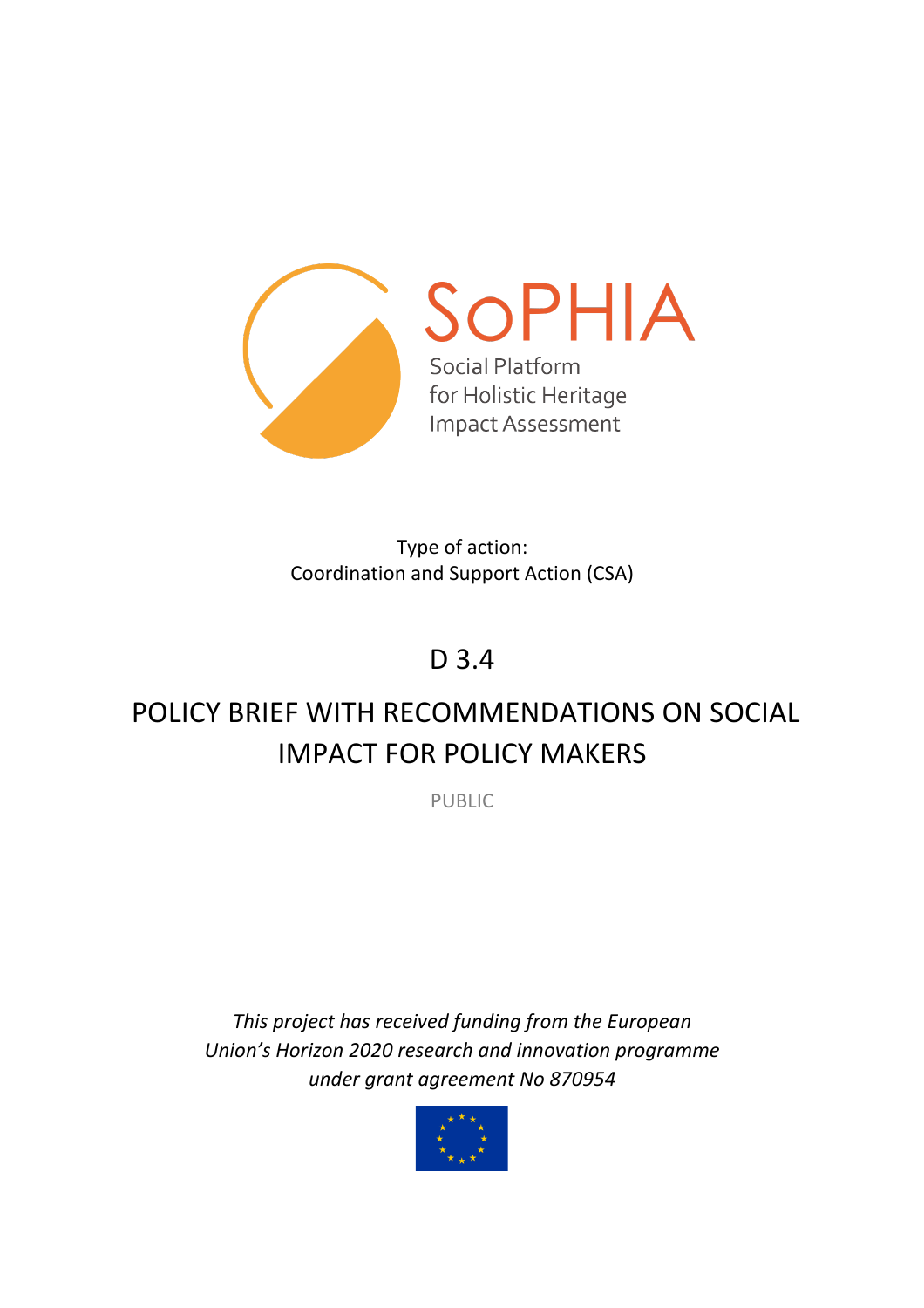

| <b>EC Grant Agreement number</b> | GA nº870954       | Lead beneficiary of this<br>deliverable | <b>IRMO</b>         |
|----------------------------------|-------------------|-----------------------------------------|---------------------|
| <b>Start date of Project</b>     | 1 January<br>2020 | Due date of deliverable:                | 25 February<br>2022 |
| Duration:                        | 24 months         | <b>Actual submission date:</b>          | 25 February<br>2022 |
|                                  |                   | Version #                               | R <sub>0.8</sub>    |

| Project funded by the Program of the European Union for |                                                                            |   |  |  |  |  |
|---------------------------------------------------------|----------------------------------------------------------------------------|---|--|--|--|--|
|                                                         | <b>Research and Innovation Horizon 2020</b>                                |   |  |  |  |  |
| Type                                                    |                                                                            |   |  |  |  |  |
| R                                                       | Document, report excluding the periodic and final reports                  | X |  |  |  |  |
| <b>DEM</b>                                              | Demonstrator, pilot, prototype, plan designs                               |   |  |  |  |  |
| <b>DEC</b>                                              | Websites, patents filing, press & media actions, videos etc.               |   |  |  |  |  |
| <b>OTHER</b>                                            | Software, technical diagram, etc.                                          |   |  |  |  |  |
| <b>Dissemination level</b>                              |                                                                            |   |  |  |  |  |
| PU                                                      | PUBLIC, fully open, e.g. web                                               | X |  |  |  |  |
| CO.                                                     | CONFIDENTIAL, restricted under conditions set out in Model Grant Agreement |   |  |  |  |  |
|                                                         | CLASSIFIED information as referred to the Commission Decision 2001/844/EC  |   |  |  |  |  |

#### Revision History

| R#               | <b>Date</b>          | Description / Reason of change                  | Author                                              |
|------------------|----------------------|-------------------------------------------------|-----------------------------------------------------|
| R <sub>0.1</sub> | 10 September<br>2021 | First draft                                     | <b>IRMO</b>                                         |
| R <sub>0.2</sub> | 06 December<br>2021  | Revised version after the consortium's comments | <b>IRMO</b>                                         |
| R <sub>0.3</sub> | 27 December<br>2021  | Shortened version after AB comments             | <b>IRMO</b>                                         |
| R <sub>0.4</sub> | 30 December<br>2021  | Revised version                                 | Milano,<br>Cristina<br>Da<br>cultural policy expert |
| R <sub>0.5</sub> | 14 January 2022      | Final version                                   | <b>ROMA TRE</b>                                     |
| R <sub>0.6</sub> | 20 January 2022      | Revised final version                           | Erminia Sciacchitano, AB<br>member, and Roma Tre    |
| R <sub>0.7</sub> | 28 January 2022      | Final version after language editing            | <b>IRMO</b>                                         |
| R <sub>0.8</sub> | 23 February 2022     | Definitive version                              | Roma Tre and IRMO                                   |

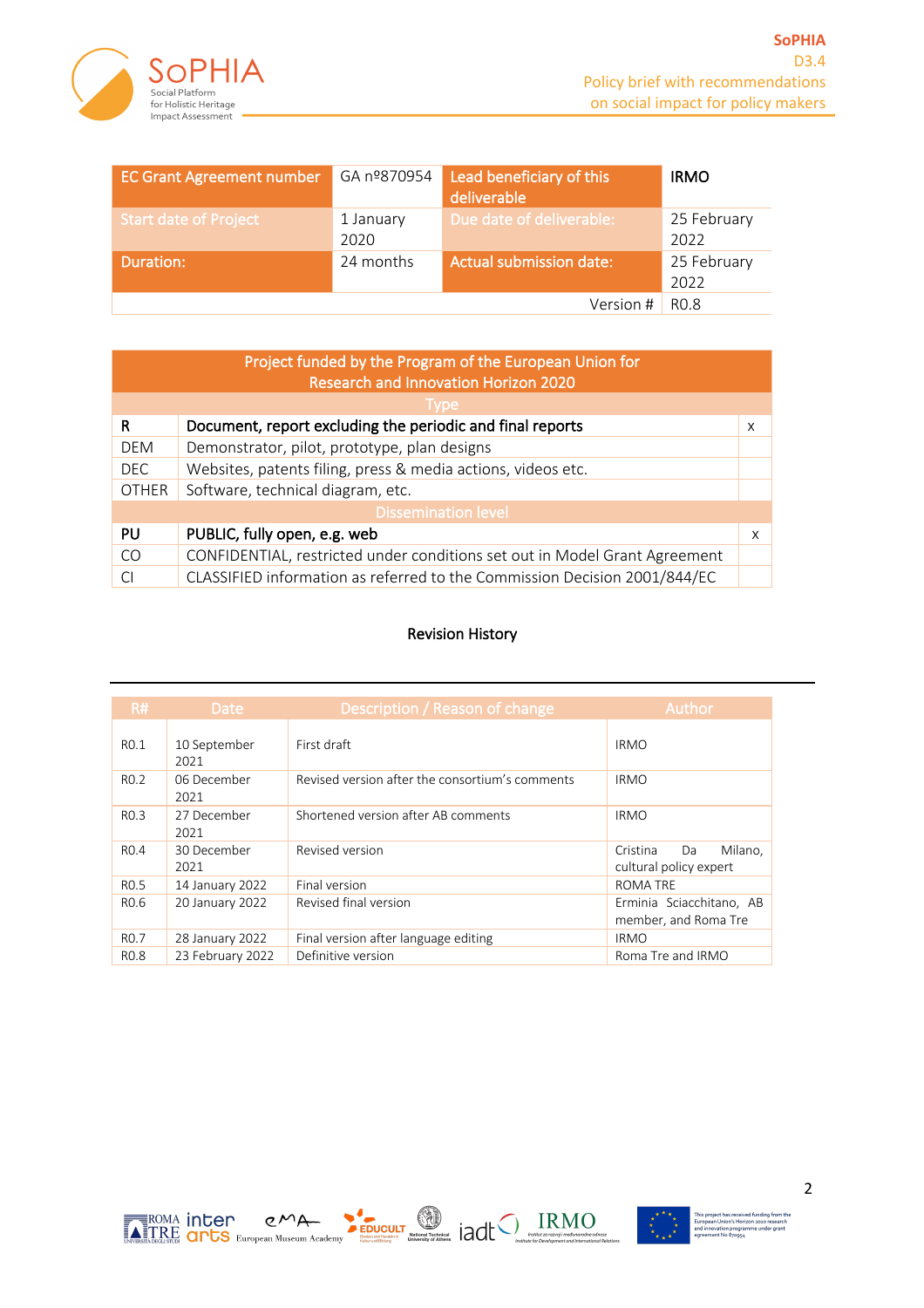

### Table of content

\_\_\_\_\_\_\_\_\_\_\_\_\_\_\_\_\_\_\_\_\_\_\_\_\_\_\_\_\_\_\_\_\_\_\_\_\_\_\_\_

Based on the underlying understanding of cultural heritage as a potential contributor and resource for sustainable development and considering the lack of shared standards for the holistic impact assessment, the Horizon 2020 project `SoPHIA – Social Platform for Holistic Heritage Impact Assessment´ has sought to open the debate on the holistic assessment of cultural heritage interventions, to build consensus on it, to support the European Commission in the definition of guidelines for the next generations of funds for cultural heritage and to support stakeholders in cultural heritage in assessing the impact of their interventions, in view of the sustainability and resilience of cultural heritage.

The SoPHIA policy briefs represent research work focused on specific policies and problems policymakers and implementers face within this framework. Their purpose is to convince policymakers to change the direction of a particular policy by changing their perception. For this to happen, the policy briefs aim to accurately present the problems that policy is facing as well as to propose a solution to these problems by providing clear recommendations to policymakers.



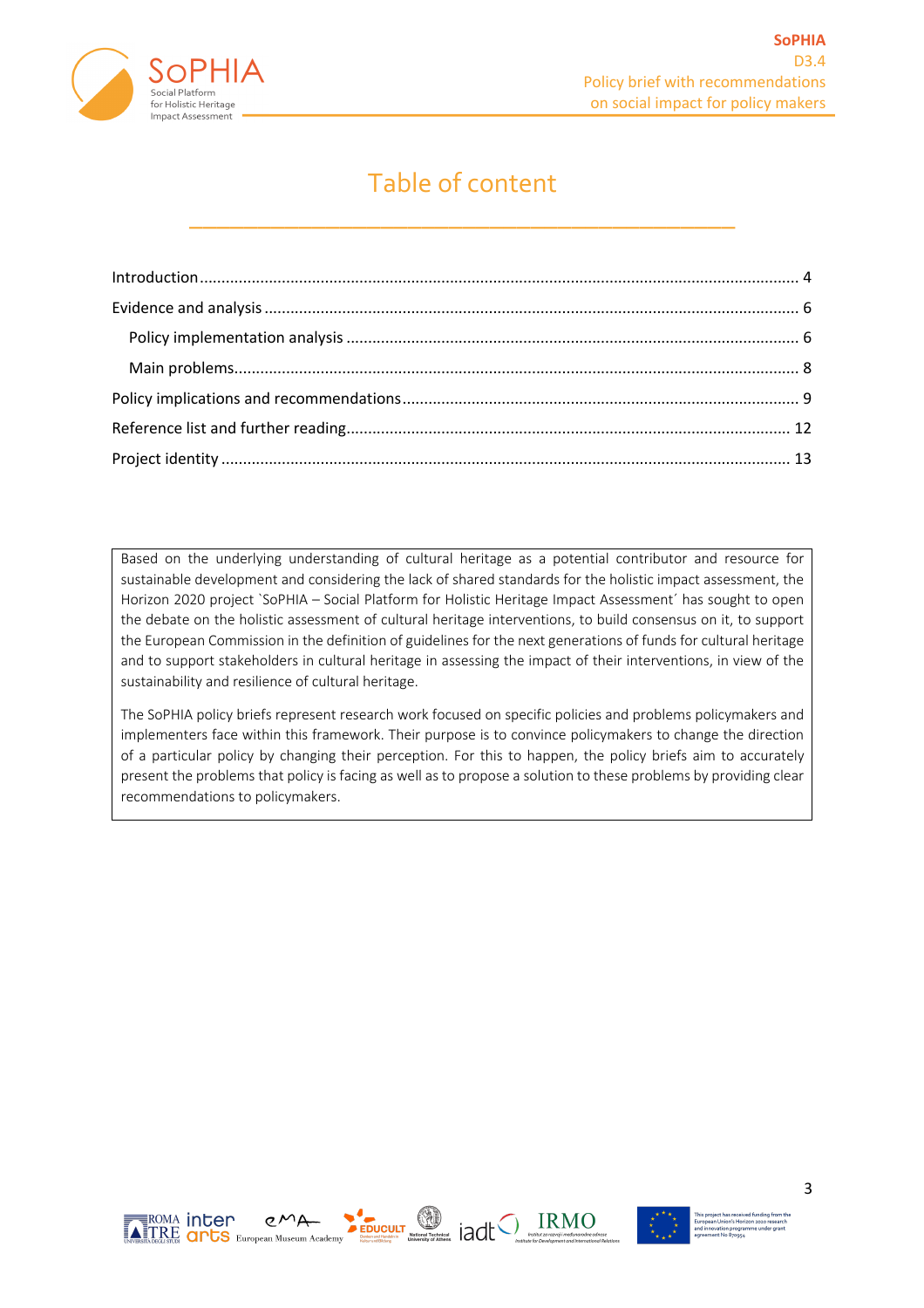

### Introduction

\_\_\_\_\_\_\_\_\_\_\_\_\_\_\_\_\_\_\_\_\_\_\_\_\_\_\_\_\_\_\_\_\_\_\_\_\_\_\_\_

The SoPHIA model to assess the impact of cultural heritage (CH) interventions is based on three axes: Domain, People, Time. Sustainability and resilience are both linked to the multifaceted aspects of the concept of impact (domains), to the complex interactions and interdependencies between resources and stakeholders (people) and to the balance between current needs and the legacy to next generations (time). The people axis points to the importance of social inclusion and citizens'participation that opens a whole spectre of policy issues relating to the impact assessment of interventions of cultural heritage. The Domain axis, concerning cultural, social, economic and enviromental impacts, refers to 6 themes and 28 sub-themes.

This Policy brief focuses on social impacts of CH interventions. In particular, "Social Capital Governance", and its sub-themes (encompassing Inclusive Access, Social Cohesion, Participation&Engagement), represents one of the most important themes related to social impacts. Another theme strictly interconnected to social impacts is "Education, Creativity, Innovation" and its subthemes include Education and Research. Transversal to all these subthemes is the well-established idea that cultural heritage can play a very proactive role in contributing to social inclusion. This encompasses policy tools such as impact assessments that are involved in the process of planning cultural heritage, from its governance to preservation, activation and interventions through diverse possibilities of use. In a broader sense, cultural heritage is intrinsically linked to social inclusion through questions and articulations of cultural rights, cultural inequalities and access to culture. In addition, it is strongly linked to sustainability, especially in the domain of local customs, and the impacts of economic and social crises, as well as the effects of climate change on cultural heritage that disproportionately affect vulnerable populations, driving inequalities even further (UNESCO, 2020). To this end, the deliberation on social inclusion and cultural heritage inevitably involves the interconnected domains - social, cultural, economic and environmental - fostered by the SoPHIA model.

Social inclusion refers to people's participation, which is not a new concept in culture and cultural heritage. The United Nation's Universal Declaration of Human Rights (1948) defined the right to participate in cultural life that obliged "the part of governments (at national, regional and local levels) to ensure that this right is upheld." (UIS, 2012: 7). Placing participation in the context of human rights shows that the "right to culture" has been a key foundation of cultural policy and must be treated as a principle in the domain of culture and cultural heritage, especially across Europe where people's participation has become an inseparable component of cultural practices. Accordingly, participation is at the core of the SoPHIA model as it refers to one of the three axes on which the SoPHIA model is based, that is to say: the people axis. Active participation processes are vital to the successful generation and implementation of the SoPHIA model, which is defined as "holistic" not only because it is multi-dimensional but also



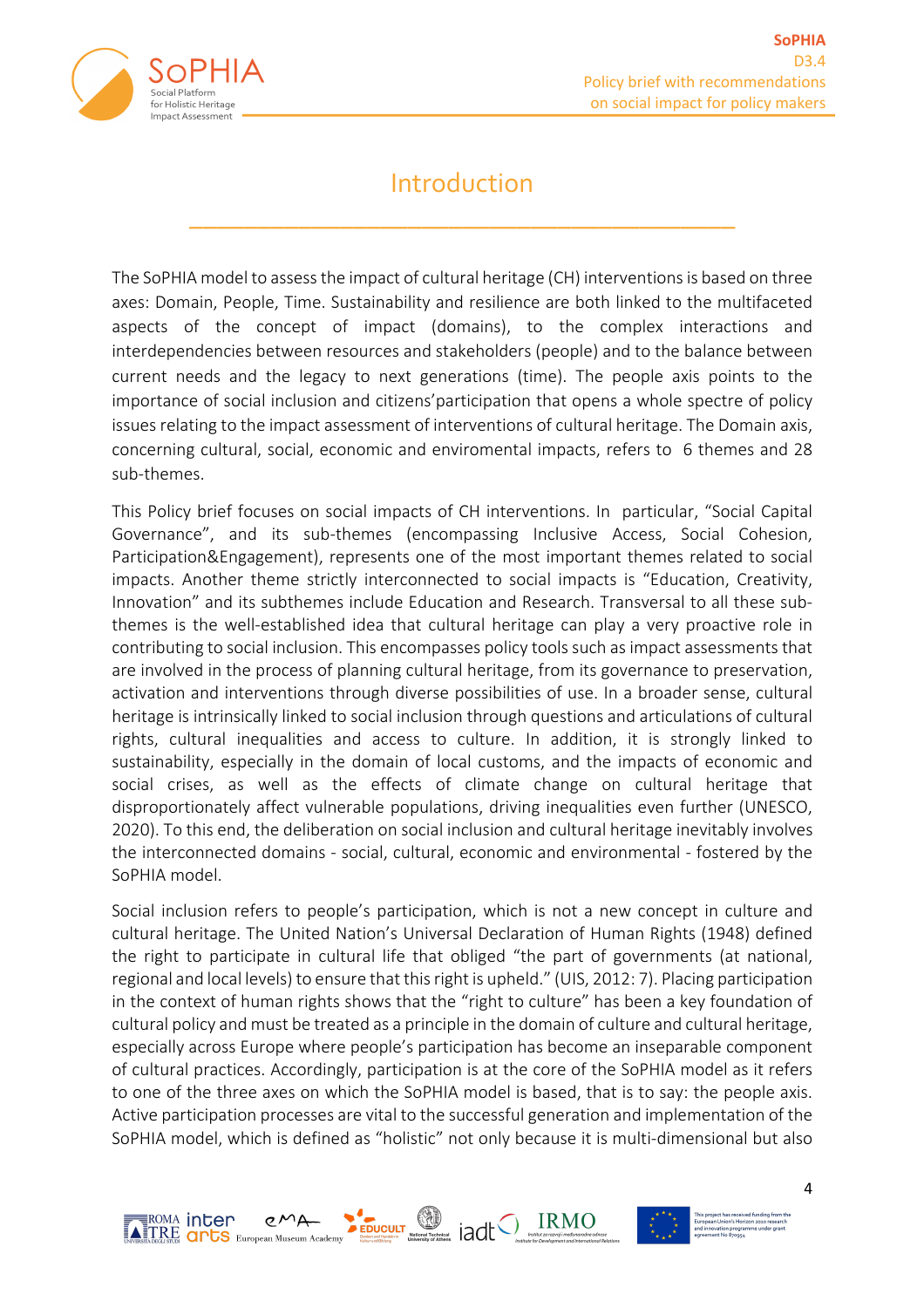

because it considers people's and communities' participation as an essential element of the assessment process.

In the context of people's participation and cultural heritage, the cultural policy faces significant structural and reform challenges that are or should be aligned with the wider framework of sustainable development. The recent emphasis on good governance as a foundation for sustainable and equitable development within the United Nations 2030 Agenda for Sustainable Development rests largely on the effective participation of active citizenship. This mostly pertains to the multi-dimensional nature of inclusion that spreads across equal opportunities and enhances the representation of diversities, of marginal communities, of "others", encompassing focus on education, urban development and economic well-being as inclusive categories that are of vital importance for cultural heritage. Since cultural heritage "enables social cohesion, fosters socio-economic regeneration and poverty reduction, strengthens social well-being, improves the appeal and creativity of regions, and enhances long-term tourism benefits" (ICOMOS, 2021: 12), it has the potential to be a crucial player for achieving sustainable development goals. However, policies on cultural heritage based on the cultural democracy paradigm have not always been effective in fostering these complex goals (Matarasso, 2019, 92-99), whereas a quite common scenario – based on the socio-economic paradigm – is that of heritage objects, sites, complexes, districts, and whole cities (or parts thereof) being seen as commodities that often do not portray the complex stories and legacies of heritage genesis, but serve as a scenic backdrop. This trend is  $-$  to a certain extent  $-$  in conflict with the goal of social inclusion since a great strength and clarity of vision is required to keep in balance those two legitimate but divergent visions of CH.

There are no clear policies on the conflicts and frictions that social inclusion is faced with in relation to cultural heritage. This is especially evident in the case of a lack of consultations with heritage communities. Some responses can be traced in the agreements on the supranational levels and the work of organisations and networks such as ICOMOS, Europa Nostra, European Heritage Alliance 3.3, United Cities and Local Government, etc. However, hopes and expectations are increasingly pinned on initiatives at lower levels of administration, publicprivate partnerships, civil society and peer-to-peer initiatives. All of these formats for cultural heritage work, planning and action are still considered experiments that do not necessarily have grounding or adequate support from policy structures, including legal provisions, access to funding, etc. These experiments are geared towards addressing the immediate needs and achieving practical results, yet seek the support of a coherent policy instrument that has the capacity and flexibility to respond to the ever-changing context of cultural heritage. This is clearly underlined by the SoPHIA model, which explicitly mentions inclusive access, social cohesion and civic participation as aspects pertaining to the Social Capital Governance domain, to be assessed to measure the impact/s of CH.

The SoPHIA model answers this call by providing themes of the impact connected to the social inclusion issue, through which it is possible to monitor and measure the expected changes in civic participation.

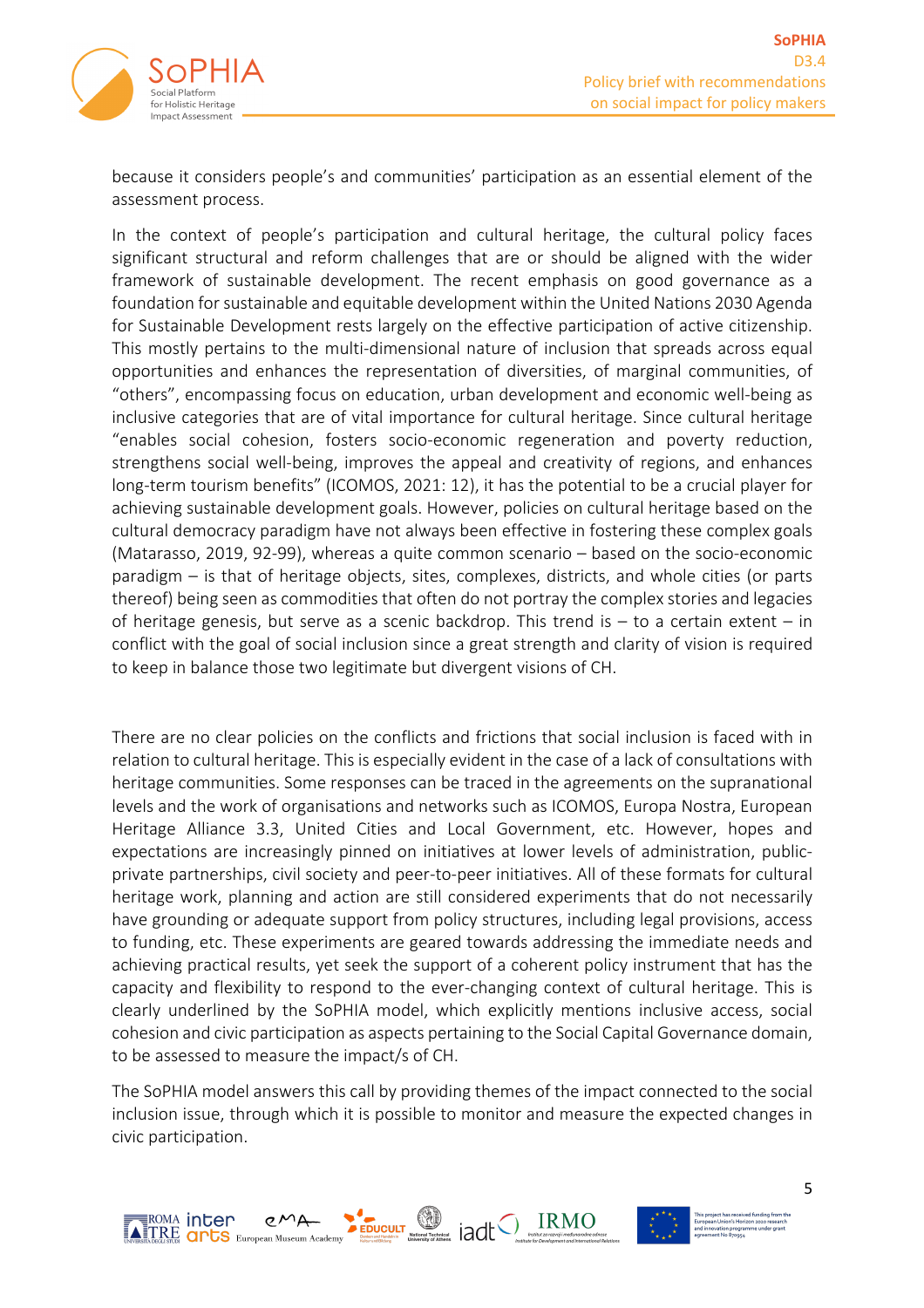

This policy brief will provide an analysis of the policy framework for social inclusion and people's participation in the form of participatory governance that are recognised as "innovative approaches to the multilevel governance of tangible, intangible and digital heritage which involve the public sector, private stakeholders and the civil society" (EU, 2018: 7). Since these approaches put "people and human values at the centre of an enlarged and crossdisciplinary concept of cultural heritage" (EU, 2018: 12), they undoubtedly represent one of the best channels for increasing people's participation and consequently contribute to social inclusion through cultural heritage. However, given that the policy brief addresses the whole of European territory that is abundantly diverse in all aspects possible (social, cultural, political, economic, developmental, etc.), the analysis cannot dive into specific national frameworks, regional and local policies and responses to the issues that this policy brief addresses. Rather, the main focus of the analysis is overarching, supranational policy documents that have both normative and inspirational influence on the modes of socially inclusive and participatory governance of cultural heritage.

Furthermore, this policy brief intends to share a set of recommendations focusing on the approaches needed to strengthen people's participation in CH-related activities to achieve social inclusion goals and assess these processes by implementing the multi-dimensional SoPHIA model.

## Evidence and analysis

\_\_\_\_\_\_\_\_\_\_\_\_\_\_\_\_\_\_\_\_\_\_\_\_\_\_\_\_\_\_\_\_\_\_\_\_\_\_\_\_

#### Policy implementation analysis

The discourse of social inclusion and participation concerning cultural heritage has been developing since the early 2000s, with the *Faro Convention* or T*he Council of Europe Framework Convention on the Value of Cultural Heritage for Society* from 2005 being one of the most significant documents from the period. Drawing on the right to freely participate in cultural life enshrined in the *United Nations Universal Declaration of Human Rights* (1948) and guaranteed by the *International Covenant on Economic, Social and Cultural Rights* (1966), the *Faro Convention* underlines the access to cultural heritage and democratic participation through Section III on Shared responsibility for cultural heritage and public participation. The *Faro Convention* was followed by the establishment of *The Faro Convention Network* made of a growing number of heritage communities. The involvement and engagement of local communities in stewardship of World Heritage is a recent policy and conceptual development from UNESCO in which the role of communities is underlined as pivotal to the *Strategic Action Plan for the Implementation of the World Heritage Convention 2012 - 2022* through the strategic priorities of sustainable development and inclusive and systematic policy development.



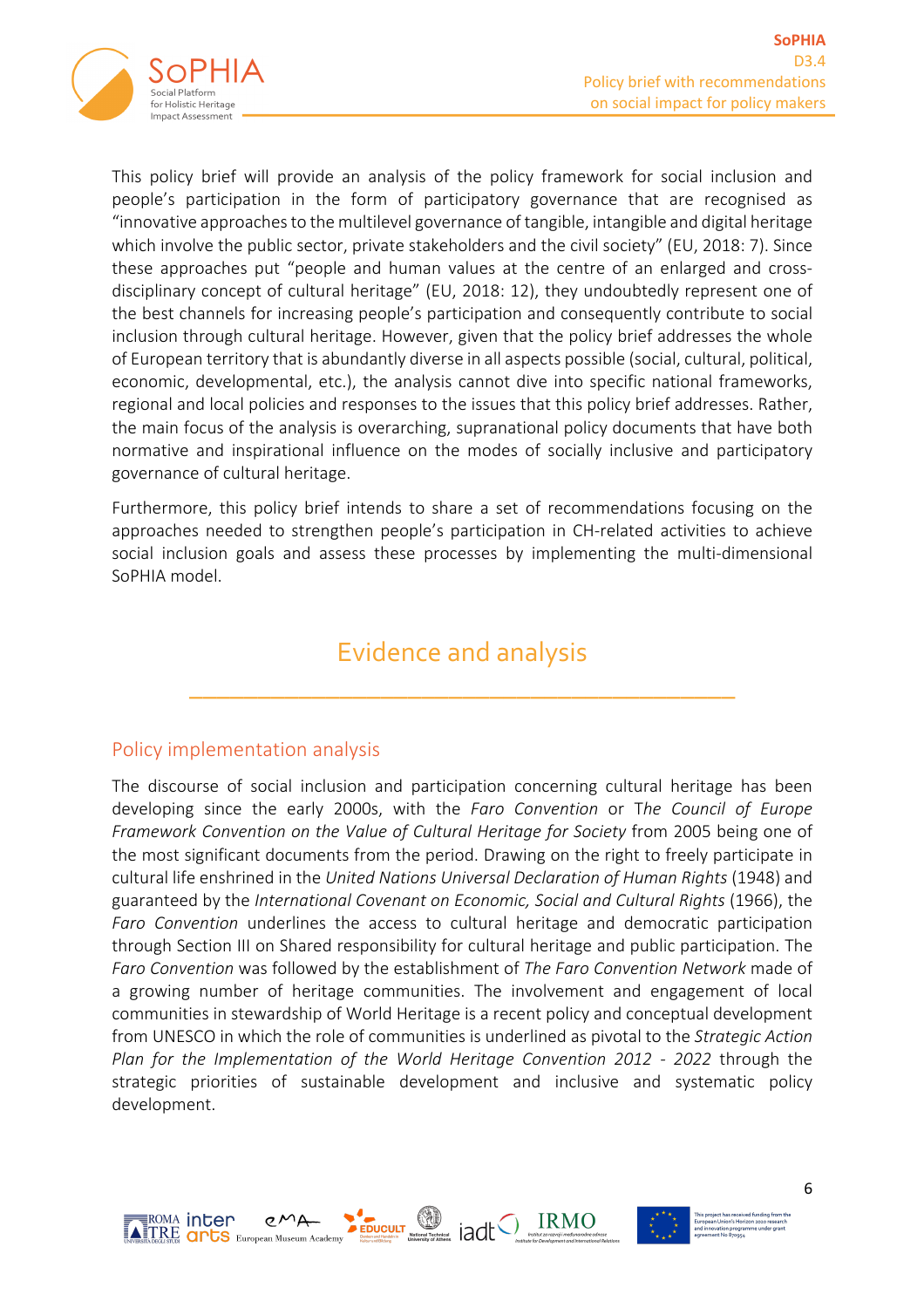

Similarly, the *Conclusions on cultural heritage as a strategic resource for a sustainable Europe* from the Council of the European Union stipulate that "cultural heritage plays an important role in creating and enhancing social capital because it can: a) inspire and foster people's participation in public life; b) enhance the quality of life and the well-being of individuals and their communities; c) promote diversity and intercultural dialogue by contributing to a stronger sense of 'belonging' to a wider community and a better understanding and respect between peoples; d) help to reduce social disparities, facilitate social inclusion, cultural and social participation and promote intergenerational dialogue and social cohesion" (Council of the European Union, 2014: 1), among other. The *Council conclusions on participatory governance of cultural heritage* of the Council of the European Union, and the EU Commission Communication *Towards an integrated approach to cultural heritage in Europe*, both issued in 2014, identify cultural heritage as a strategic resource for a sustainable Europe, acknowledge its social dimension and underline the importance of activating synergies among different stakeholders to safeguard and valorise it. They also recognise the importance of transparent and participatory governance systems to be shared with the people to whom heritage ultimately belongs. The Conclusions branch into the main EU programmes such as research Horizon 2020, EU actions for the European Capital of Culture and European Heritage Label, and the support for community-led approach in European Structural and Investment Funds. The Conclusions give straightforward recognition to inclusion and participation as building blocks of democratic evolvement, sustainability, and social cohesion in the face of the social, political, and demographic challenges of present times.

The *New European Agenda for Culture* (2018) sees the dynamic role of European cultural heritage, along with the cultural and creative sectors, in strengthening European identity and creating a sense of belonging. In the new Agenda, the European Commission pledges to develop specific cultural actions contributing to social inclusion through Creative Europe and Erasmus+, and launch a project on "Cultural and creative spaces and cities" under Creative Europe to promote cultural participation and social and urban regeneration.

Most recently, inclusion has been affirmed as the shared theme of the European Heritage Days 2020 titled "Heritage: All Inclusive". The programme aims at putting people at the heart of the cultural heritage; the self-expression of their evolving values, beliefs, knowledge and traditions. However, the programme addresses inclusivity for visitors, i.e., it considers inclusivity as a category that "should inspire event organisers to assess their events in the context of the different experience and needs of visitors and make adjustments to make sure they can be enjoyed by everyone"<sup>1</sup>. This approach to inclusion on cultural heritage is (highly) problematic in the light of the aforementioned and following issues on conflicts and discrepancies in articulating inclusion as yet another tactic of widening the consumer base, whilst insufficiently dealing with the inclusion as a tactic for widening scope and quality of democracy, equality, access, etc.

≣<sup>ROMA</sup> inter





<sup>1</sup> Quote obtained from https://www.europeanheritagedays.com/Shared-Theme (27/08/21).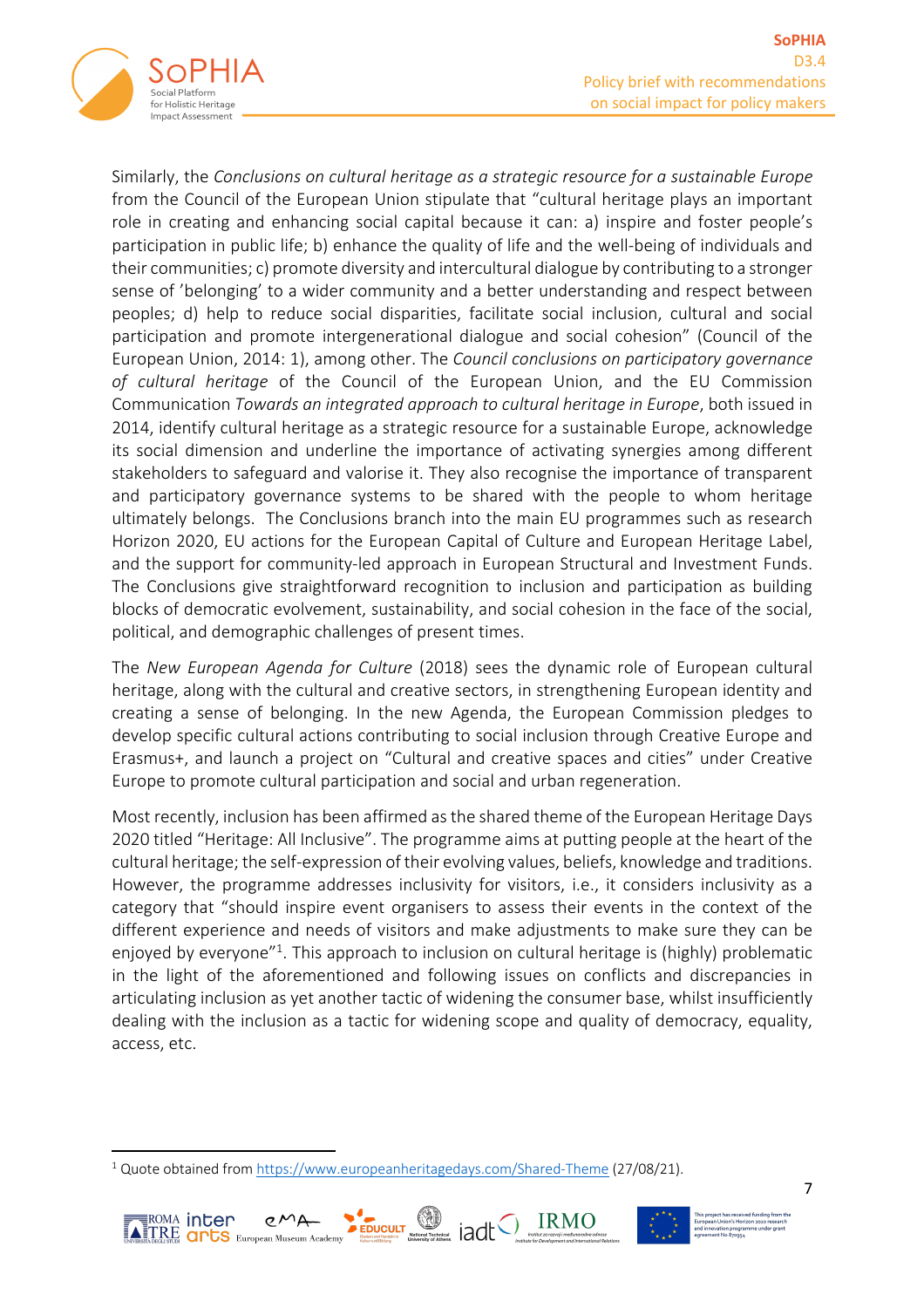

### Main problems

• *Lack of evidence to provide argumentative analysis for the necessary policy changes*

One of the main problems with the topic of social inclusion and cultural heritage, apart from the disparities and inconsistencies in the policy rhetoric and practices of inclusion and participation, is that it is very challenging to provide argumentative analysis and grounds for the necessary policy changes due to the scarcity of examples, or work-in-progress practices that can be considered as valid. Validity of the arguments for policy change should be built on a systematic evaluation process that is responsive and continuously open towards methodological innovations in the impact assessment approaches and methods. Currently, socially grounded evaluations, such as those of 'communities of practice' or holistic impact assessments, are still modest and unsupported in relation to the set frameworks of impact assessment as promoted by UNESCO. With the exception of the UNESCO frameworks, the evaluation and impact assessment approaches and methods are still very much based on the "one-size-fits-all" principle and lack the multi-dimensional aspect of heritage selfdetermination through the process of negotiating and attuning cultural, social, environmental, economic values with community involvement.

• *Social inclusion and participation should be ongoing processes*

Additionally, the policy vocabulary on cultural heritage is not conducive to social inclusion. It is laden with meanings bound to intrinsic, past and fixed terms referring to "an enclosed world that cannot be entered" (BEMIS, 2011: 1). Policies and regulations denote heritage as a synonym of preservation and protection, making it more of a static and rigid area of policy regulation, rather than a dynamic, socially and environmentally attuned and responsive field of policy action.

The problem with the inclusion and participation in culture and cultural heritage is that it should not be reduced to the multiannual (one to three years) project periods that (may) kickstart or upgrade some of the inclusion and participation approaches and practices. Rather, social inclusion and participation should be ongoing processes that spread from the heritage into political, economic, and organisational domains strengthening citizenship, cultural rights and democratic quality of the cultural heritage treatment. Otherwise, social inclusion and cultural heritage will remain a project-based, multi-scattered and more random than structured policy option that will mimic the democratic character of the socially, politically, culturally and economically potent field of cultural heritage.

• *Balance between top-down and bottom-up approaches*

Another important issue that should be taken into consideration when discussing cultural heritage and participatory governance is the balance between top-down and bottom-up approaches. Participatory governance is a complex process that requires open, inclusive and collaborative leadership that will secure success in sharing responsibility for decisions based on consideration of interests of all sides.



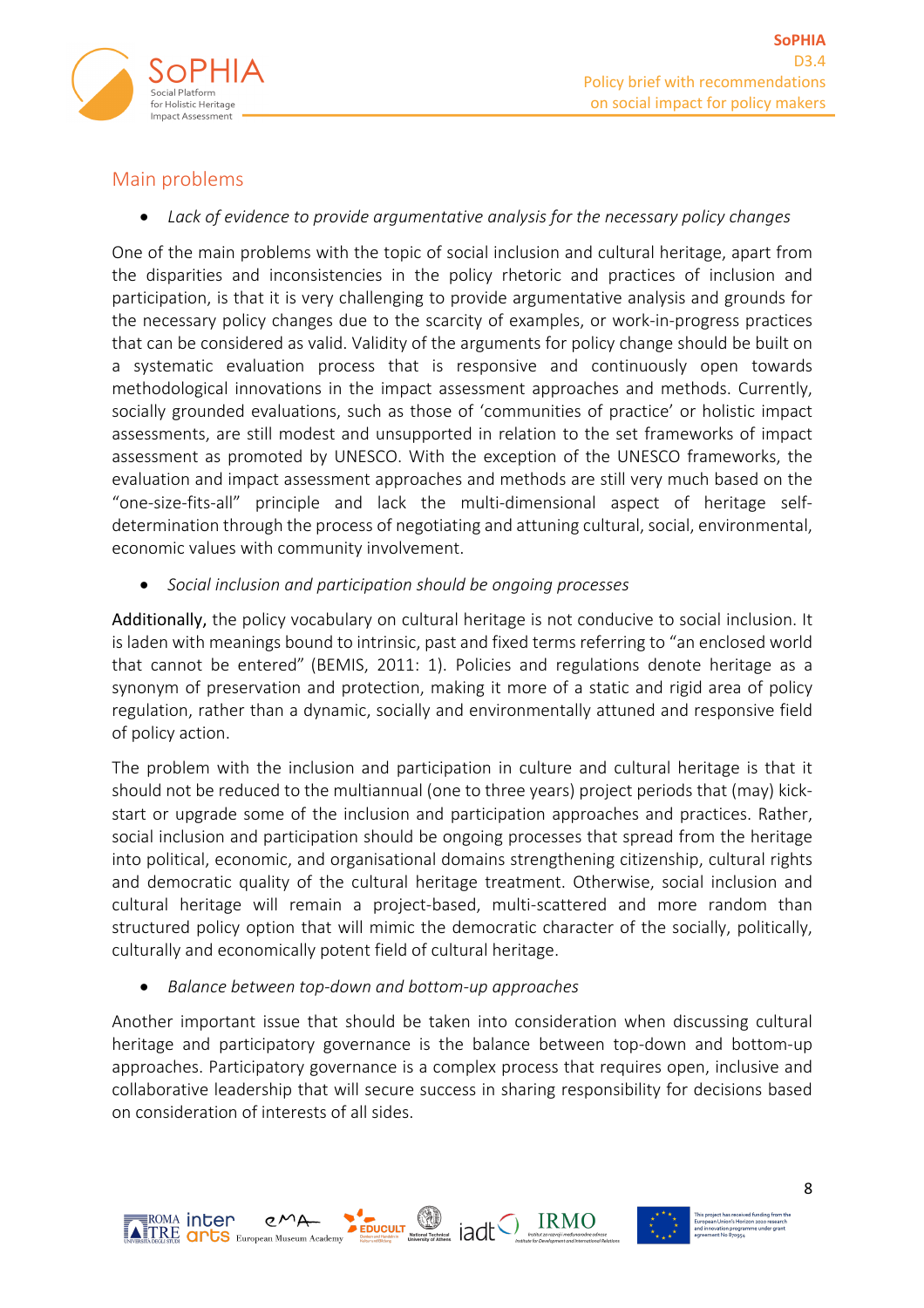

#### • *The need to enhance the key role of participatory practices within the context of climate change and cultural heritage*

Finally, the impact of climate change on cultural heritage has to be mentioned (sea level rise, washing away cultural heritage sites, soil erosion, storms and wind, etc.), as well as its intrinsic and instrumental values encompassing exclusion of people's' participation in climate change initiatives and variety of decision-making processes related to this issue. When cultural heritage is at risk, the right to access and enjoy heritage is also affected. Participatory practices within the context of climate change and cultural heritage, and people's' participation in consultation, planning, adaptation, and implementation of policies and measures, can have a long-term impact on people's integration and their social inclusion in cultural heritage and may further affect their cultural rights.

### Policy implications and recommendations

\_\_\_\_\_\_\_\_\_\_\_\_\_\_\_\_\_\_\_\_\_\_\_\_\_\_\_\_\_\_\_\_\_\_\_\_\_\_\_\_

The analysis of the policy framework presented in this brief indicates that participation is on the agenda of the trends in cultural policies in Europe. Yet, it is difficult to find the reflection of the policy narrative in the practical policy implementations and implications. Today, the centrality of sharing responsibility in cultural heritage with people and communities in light of social inclusion and civic participation is still obscured. Inclusion and participation are not easy to acquire and determining which policies and approaches achieve the best outcomes remains a challenge. The actual policy mechanisms and legal provisions should productively activate and enable a greater number of inclusive and participatory governance practices in various cultural settings; from existing to emerging formats of cultural institutions that safeguard cultural heritage to contemporary articulations and approaches in use, governance, management, programming, interpretation, revitalisation, and preservation that should be shared with all interested actors. For this reason of inconsistent and insufficient implications of policies on social inclusion and participation in cultural heritage, introducing people's engagement and participation as a key criterion for all stages of policy cycles in culture and cultural heritage (from setting the agenda to formulation, implementation, evaluation, etc.) becomes an urgent necessity.

Some of the main points that emerge from this policy brief are articulated as short elaborations of the key issues and then expanded into a set of policy recommendations or guidelines for prospective policy planning and actions.

All of them – bottom-up approach (intended as participation in activities but also in decisionmaking processes), education, access and public space, research – have been identified by the SoPHIA model as sub-themes of the domains "Social Capital Governance" and "Education, Creativity and Innovation". This confirms not only the multi-dimensional and multifaceted nature of social inclusion but also that possible approaches can be used to tackle and assess it in the wider framework of CH.





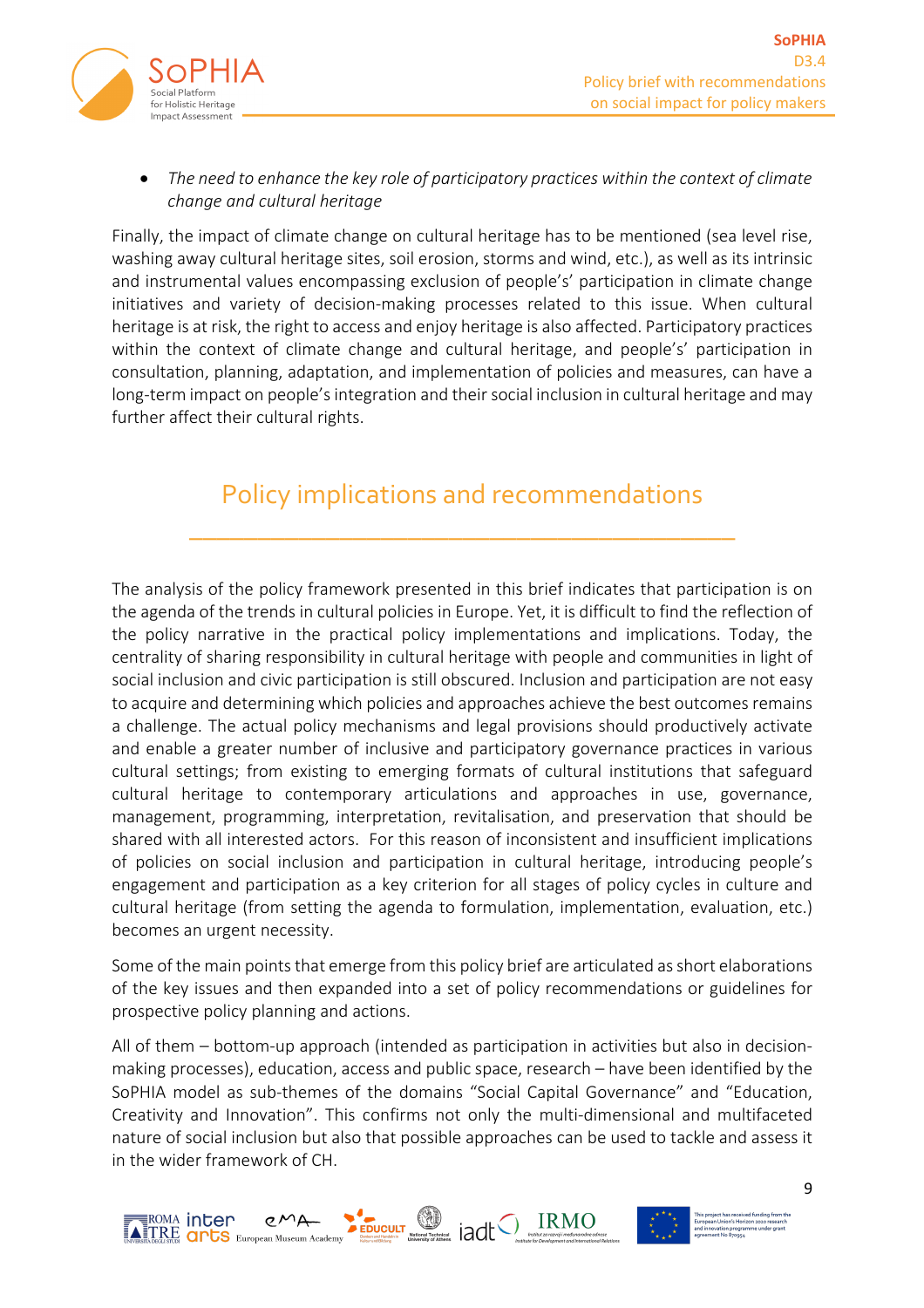

#### Bottom-up approach

Dealing with CH should ensure that it fosters social inclusion and social change. National and local administrations and decision-makers must improve the terms and conditions for the participation of people in matters that involve governing, managing, preserving, interpreting, utilising and planning cultural heritage. This seeks confrontations with barriers that currently prevent or limit communities' participation and needs towards allowing and enabling for bottom-up needs and ideas to become a part of the decision-making processes and policy structures. As the SoPHIA model underlines, the bottom-up approach is a vital step in achieving more socially inclusive policies on CH. Namely, using this approach is paramount to:

- create open policy, measures and guidelines for people's participation within decisionmaking processes on cultural heritage.
- create conditions and financial support for the establishment and development of bottom-up initiatives that deal with cultural heritage to provide sustainability of social inclusion and participatory processes.
- guarantee that all climate actions and initiatives on cultural heritage are taken in coordination with and with the participation of directly affected people and communities.

#### Education

Social inclusion, participation and participatory governance of cultural heritage are not topics or practices that are understandable to many people. Formal education on cultural heritage mainly rests on preconceived views on the historical, social, symbolic, cultural and economic value of heritage. For this reason, the strong axis for creating interrelations between social inclusion and cultural heritage should be built on informal education that creates direct contact with heritage. In particular, the link between heritage and communities that SoPHIA model strongly fosters should be based on:

- informing people and communities (particularly in suburban and rural areas of European countries) about their cultural rights to access cultural heritage and participate in the decision-making process.
- adapting the policy vocabulary on cultural heritage that would be meaningful and understandable to people and communities and a variety of social groups.
- fostering and financially supporting 'in situ' learning programmes that take into account the socio-cultural relationships, as well as interests and specific needs of local cultural heritage and communities.
- financially supporting peer-to-peer learning and exchange between 'heritage' communities, promoting transfers of experiences in both positive and negative aspects of living in the heritage-laden surroundings.
- developing capacity building programme on people's and communities' engagement in the process of cultural heritage adaptation to climate change.

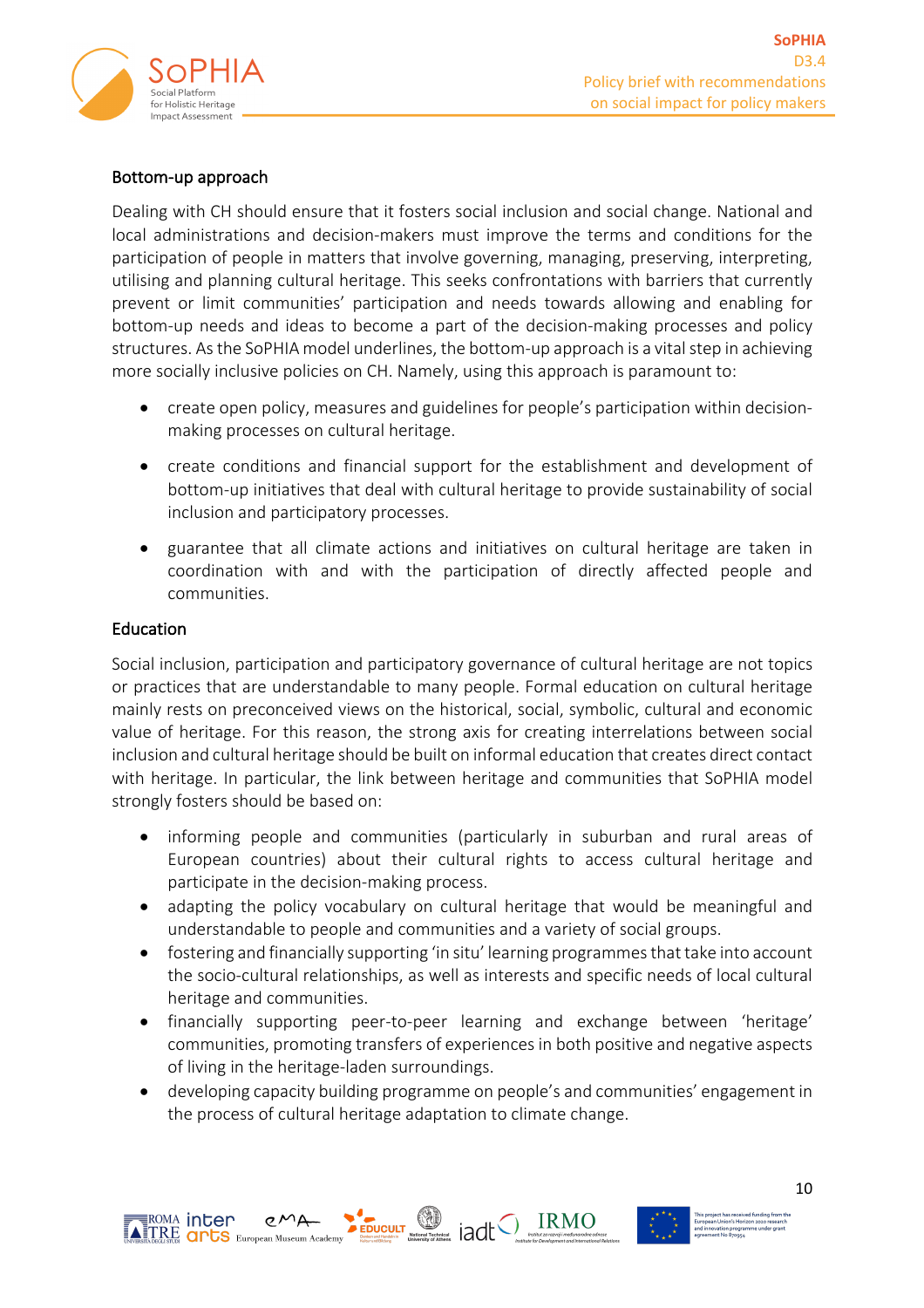

#### Access and public space

In recent times, one of the main issues about tangible and intangible cultural heritage is its commodification and 'economic use and benefit' of heritage. On the one hand, such practices have led to heritage objects and sites often becoming purposed for the tourism industry limiting access and use to local communities. On the other hand, the intangible heritage practices are outside the 'radar' of mainstream interests of public investment and/or adequate 'policy appreciation' that maintains relational treatment of intangible practices as 'must-haves' or 'diversity imperative' of cultural policy provision and support.

Therefore, according to the SoPHIA model, which considers Education a theme in itself as well as a sub-theme of its Domains, it has to be strongly recommended to:

- support policy transfers between different policy areas, e.g. spatial planning and urban development with cultural policy, securing socio-cultural use of heritage sites and objects, thus enabling public access and opportunities for 'hands-on' social inclusion and interaction.
- develop a multi-stakeholder governance framework that recognises cultural heritage as a shared and common resource.
- promote digital means and tools to foster more comprehensive access to the cultural heritage and participatory governance practices for all social groups.

#### Research and data

Knowledge sharing and dissemination of existing examples and evidence on processes of social inclusion and civic participation are some of the main challenges for achieving these goals in cultural heritage, including the lack of appropriate mechanisms that trigger possibilities for inclusive societies and enable people and communities to participate in the decision-making processes that affect their lives, sense of belonging and shared identity. Research is another sub-theme of the SoPHIA model'stheme "Education". In order to strengthen it, it is recommended to:

- finance research on inclusive cultural heritage practices through innovative methodological frameworks, based on qualitative and holistic approaches.
- promote trans-sectoral and trans-disciplinary exchanges of data and information on cultural heritage, social inclusion and participation in cultural practices.
- finance further research on the impact of participatory approaches to cultural heritage on the socio-cultural sustainability of cultural heritage.
- foster the involvement of heritage communities in the research processes of sharing, obtaining, exchanging and creating new knowledge on socially, culturally, economically and environmentally responsible and responsive cultural heritage policies.





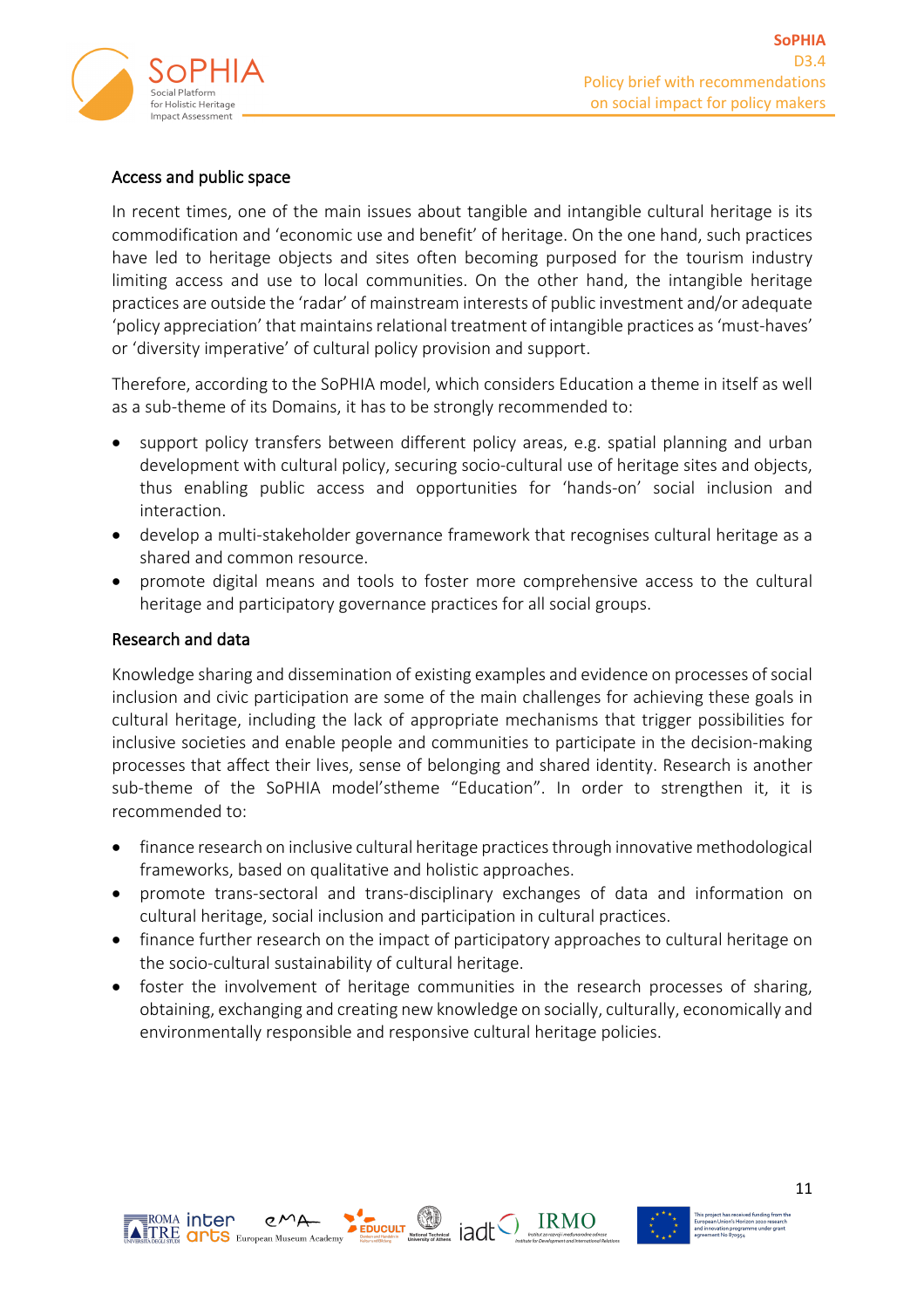

# Reference list and further reading

\_\_\_\_\_\_\_\_\_\_\_\_\_\_\_\_\_\_\_\_\_\_\_\_\_\_\_\_\_\_\_\_\_\_\_\_\_\_\_\_

BEMIS (2011). New perspectives on heritage: a route to social inclusion and active citizenship. Accessed online at http://bemis.org.uk/PDF/new\_perspectives\_on\_heritage.pdf (27/08/21).

Council of the European Union, (2014). Conclusions on cultural heritage as a strategic resource for a sustainable Europe". EDUCATION, YOUTH, CULTURE and SPORT Council meeting Brussels, 20 May 2014. Accessed online at

https://www.consilium.europa.eu/uedocs/cms\_data/docs/pressdata/en/educ/142705.pdf (15/08/21).

EU (2018). Participatory governance of cultural heritage Report of the OMC (Open Method of Coordination) working group of Member States' experts. Accessed online at https://op.europa.eu/en/publication-detail/-/publication/b8837a15-437c-11e8-a9f4- 01aa75ed71a1 (20/08/21).

ICOMOS (2021). Heritage and the Sustainable Development Goals: Policy Guidance for Heritage and Development Actors. Accessed online at

https://www.icomos.org/images/DOCUMENTS/Secretariat/2021/SDG/ICOMOS\_SDGs\_Policy\_ Guidance\_2021.pdf (31/08/21).

Matarasso, F. (2019), *A restless art. How participation won and why it matters*, Calouste Gulbenkian Foundation, Lisbon and London, https://arestlessart.files.wordpress.com/2019/03/2019-a-restless-art.pdf

UNESCO (2020). Thematic Factsheet: Social inclusion. Accessed online at https://en.unesco.org/culture-development/transversal-approaches/social-inclusion (27/08/21).

UN (2020). Statement by Karima Bennoune Special Rapporteur in the field of cultural rights. 75th session of the General Assembly. Third Committee Item 72 (a-d). 22 October 2020, New York. Accessed online at

https://www.ohchr.org/EN/HRBodies/HRC/Pages/NewsDetail.aspx?NewsID=26410&LangID= E (01/09/21).





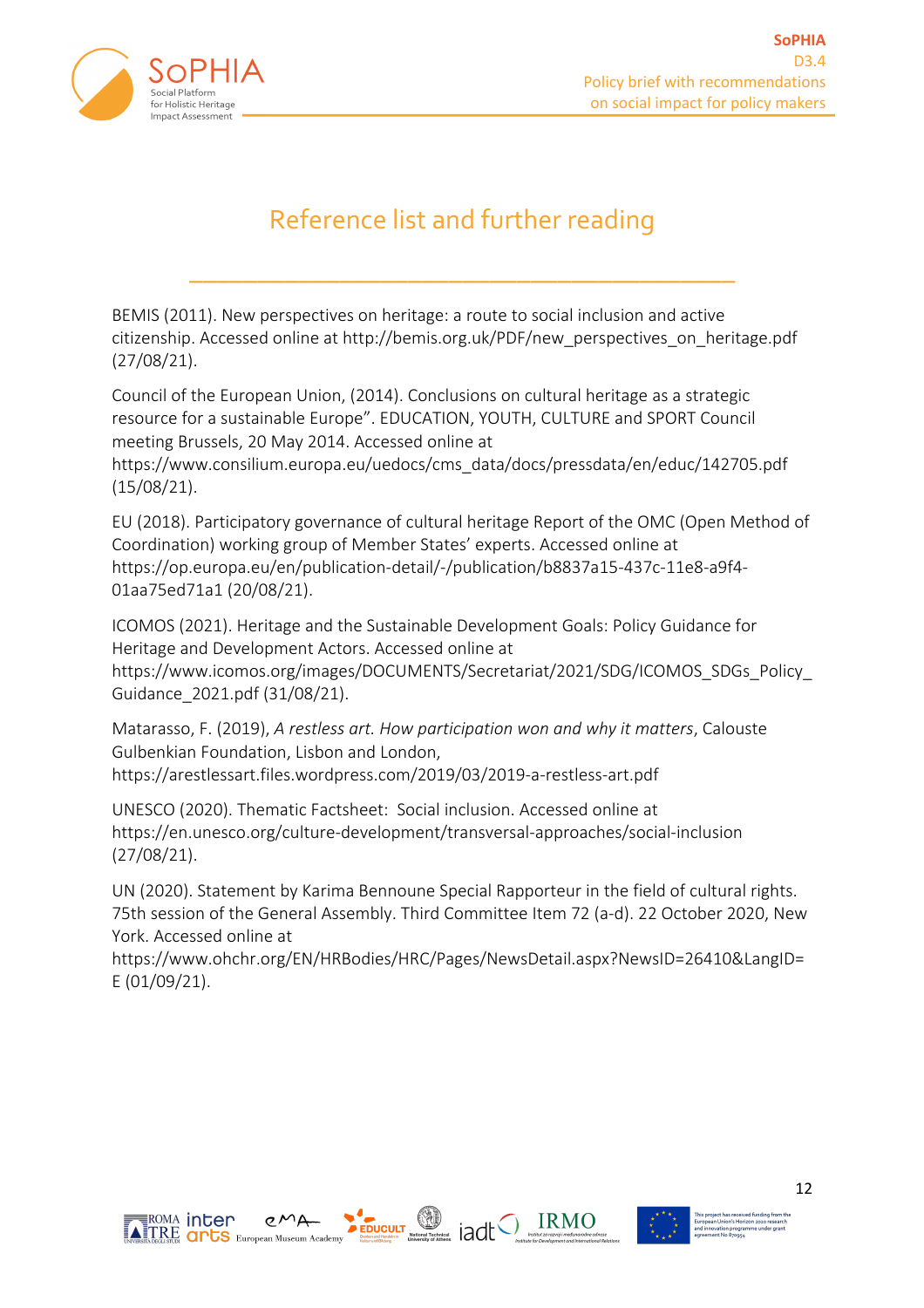

## Project identity

\_\_\_\_\_\_\_\_\_\_\_\_\_\_\_\_\_\_\_\_\_\_\_\_\_\_\_\_\_\_\_\_\_\_\_\_\_\_\_\_

Project title: `SoPHIA – Social Platform for Holistic Heritage Impact Assessment´

Consortium coordinator: Michela Marchiori, Università degli Studi Roma Tre (UNIROMA3), Italy, michela.marchiori@uniroma3.it.

Consortium members: Interarts Foundation for International Cultural Cooperation (INTERARTS), Spain; Stichting European Museum Academy (EMA), the Netherlands; Institute of Cultural Policy and Cultural Management (EDUCULT), Austria; National Technical University of Athens (NTUA), Greece; Dun Laoghaire Institute of Art, Design & Technology (IADT), Ireland; and the Institute for Development and International Relations (IRMO), Croatia.

Funding scheme: This project has received funding from the European Union's Horizon 2020 research and innovation programme under grant agreement No 870954.

Duration: 1 January 2020 – 31 December 2021

Budget: €1,511,070.00

Website: https://sophiaplatform.eu/en

The Horizon 2020 project 'SoPHIA – Social Platform for Holistic Heritage Impact Assessment' (2020-2021) is a research and innovation project that sought to open the debate on the holistic assessment of cultural heritage interventions, to build consensus on it, to support the European Commission in the definition of guidelines for the next generations of funds for cultural heritage and to support stakeholders in cultural heritage in assessing the impact of their interventions, in view of the sustainability and resilience of cultural heritage. During the two years of its activities, the consortium partners, together with a diverse community of stakeholders interested in interventions in cultural heritage sites in Europe, have worked together towards the definition of an effective holistic impact assessment model for cultural heritage interventions, quality standards and guidelines for future policies and programmes. The SoPHIA deliverables corresponding to these tasks are available at the project website, as well as on the H2020 portal.